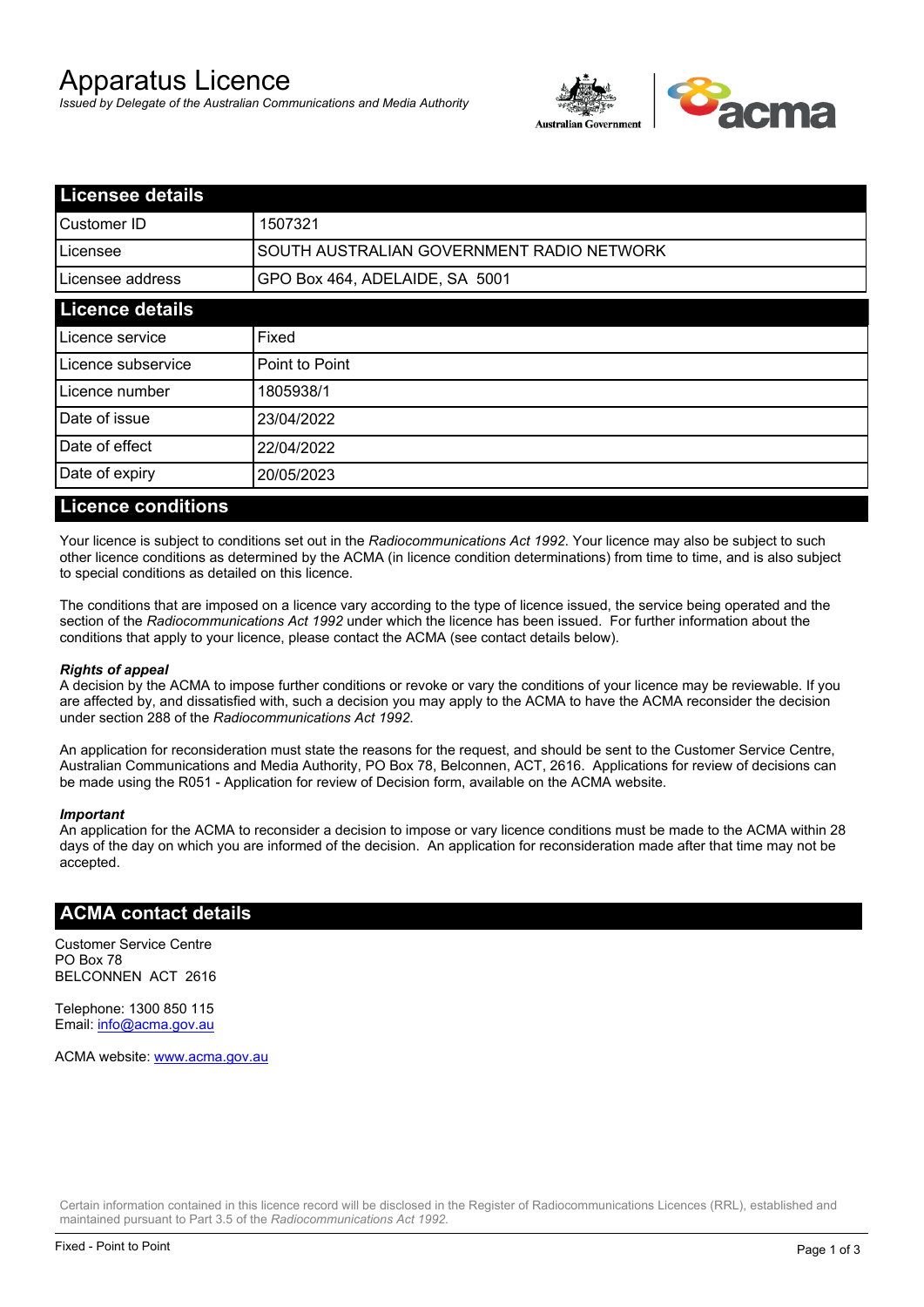# **Advisory Notes applying to licence no.: 1805938/1**

Conditions applicable to the operation of Point to Point station(s) authorised under this licence can be found in the Radiocommunications Licence Conditions (Apparatus Licence) Determination and the Radiocommunications Licence Conditions (Fixed Licence) Determination, the 'fixed licence lcd'. Copies of these determinations are available from the ACMA and from the ACMA home page (www.acma.gov.au).